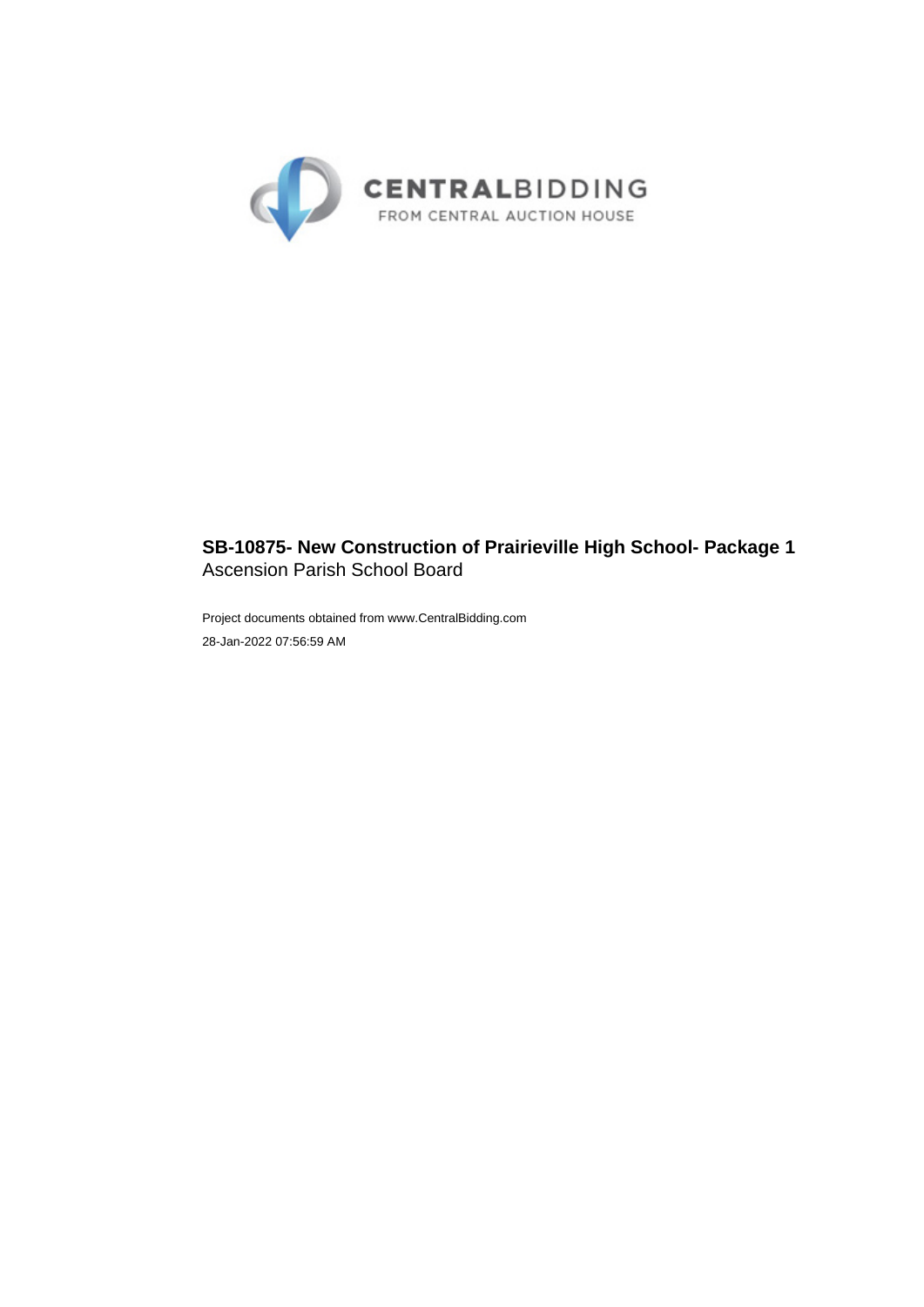

# **ADDENDUM NO. 1 TO THE CONSTRUCTION DOCUMENTS FOR:**

| <b>PROJECT:</b>      | Prairieville High School - Package 1<br>40070 Parker Road 70769 |
|----------------------|-----------------------------------------------------------------|
|                      | Prairieville, La.                                               |
| <b>APSB PROJ#:</b>   | 6420601-101                                                     |
| <b>SEALED BID #:</b> | SB-10875                                                        |
| <b>RHH PROJ#:</b>    | 66-17-20                                                        |
| DA PROJ #:           | C <sub>20</sub> -0058                                           |
| DATE:                | January 27,2022                                                 |

This Addendum (consisting of **5** letter size addendum pages, **1** letter size specification pages and **0** full-size sheets) shall be attached to and shall become a part of the Contract Documents. The original Contract Documents shall be modified by this Addendum only to extent specifically stated herein.

\_\_\_\_\_\_\_\_\_\_\_\_\_\_\_\_\_\_\_\_\_\_\_\_\_\_\_\_\_\_\_\_\_\_\_\_\_\_\_\_\_\_\_\_\_\_\_\_\_\_\_\_\_\_\_\_\_\_\_\_\_\_\_\_\_\_\_\_\_\_\_\_\_\_\_\_\_\_\_\_\_\_\_\_\_\_\_\_\_\_\_\_\_\_\_\_\_\_

### **CLARIFICATIONS / REVISIONS TO THE CONSTRUCTION DOCUMENTS:**

#### **GENERAL:**

- 1. **SB-10786 PHS Package 2:** The West side of the site including the Field House, Ag Building and Athletic Fields will be released for bid on February 10, 2022 and will be under a separate contract. Refer to the Key Plan at the beginning of each volume for more information.
- 2. **Central Bidding:** Potential bidders not wanting to subscribe to Central Bidding can email purchasing@apsb.org, and they will give them access to a digital folder with the bid documents.
- 3. **Testing and Balancing/Materials Testing** will be provided by the Owner by an independent agency. GC to coordinate testing schedule.
- 4. **Slab Moisture Remediation:** The specifications require all slabs to be tested and acceptable to receive the specified finishes. This is means and methods and the responsibility of the GC to provide an acceptable slab condition based on manufacturer requirements at no additional cost to the Owner.
- 5. **Climate Control:** The GC is authorized to utilize the permanent HVAC and conditioning equipment to facilitate the dehumidification of the building during the stage of the project at which finishes are being installed provided that the facility is dust free, and the appropriate maintenance and filters are utilized as well as providing the Owner with an uninterrupted and full warranty starting at Substantial Completion.
- 6. **Wall Type Clarification:** Smoke partitions called out on the Life Safety Plans and Wall Type Schedules are to resist the passage of smoke and need only be sealed on exterior side of the interior partition. Review with building inspectors prior to installation to ensure compliance with local jurisdiction.
- 7. **Wall Type Clarification:** Interior partitions with sound attenuation batts are to be sealed with acoustic sealant at track and penetrations.
- 8. The Owner Provided (or By Other) **Access Control** cabling, panel, and card readers will be performed by MS Benbow and Associates through another contract.
- 9. **Clarification of Building Finish Floor Elevations:**

|  | Main School | 22.00' |
|--|-------------|--------|
|--|-------------|--------|

- Gym 22.00'
- Central Plant 22.00'
- Ag Building 22.00' (NIC RE: Package 2)

#### **SPECIFICATIONS:**

- 10. **Instruction to Bidders, Article 10:** Manufacturers are to provide documentation that materials are asbestos free during the submittal period as required by the specification section.
- 11. **Bid Form:** See attached 1-page updated bid form clarifying alternates.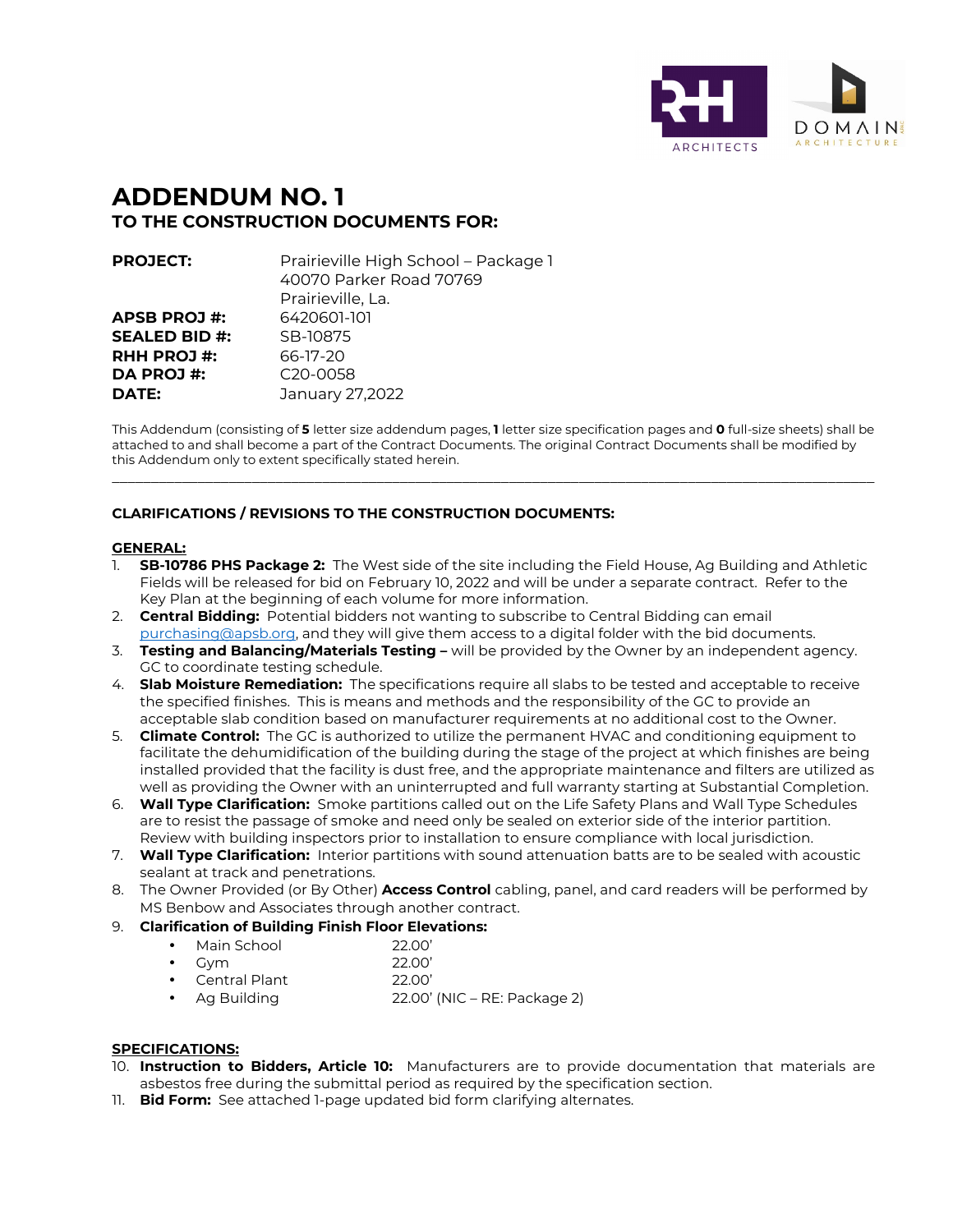- 12. **Unit Price Form:** Note: All allowances are in the form of unit prices. **Sewer and traffic impact fees** will be paid by the Owner outside of the contract. Any unused unit prices (allowances) shall be credited by to the Owner by change order. GC to provide documentation to reconcile all unit prices.
- 13. **Tax Exemption Form:** The provided tax exemption forms waive Louisiana sales taxes on eligible expenses. It is the contractor's responsibility to review those eligible expenses.
- 14. **A201, Article 11.5.5**: Refer to this section for Builder's Risk and all other required insurance. The Contractor is responsible for all insurances until the Owner takes ownership of the project. Refer to 100-year floodplain limits shown on FIRM Map Numbers 22005C0030E and 22005C0035E. According to the referenced maps, all proposed structures are within flood zone X. Contractor is advised that the base flood elevation of the site provided from the Ascension Parish Floodplain Administrator is 20.0'.
- 15. **01 23 00:** Alternates shall be designated 1.1 and 1.2 as per the bid form and the drawings in lieu of this section:
- 16. **01 31 00:** Clarifications to specific questions:
	- a. An independent CPM scheduler is not required for this project.
	- b. BIM is not required but the GC is required to coordinate the work.
	- c. Independent photographic documentation is not required, or Owner provided but on a project this size GC best practices documentation management is encouraged.
- 17. **01 77 00:** The GC is not required to provide a GPR below ground survey.
- 18. **06 64 00:** Locking requirements are as follows (applies to all buildings):
	- a. Classrooms provide cabinet locks at full height storage cabinets only; delete locks if shown at base and upper cabinets.
	- b. Workrooms no locking required. Delete all locks if shown at Workrooms.
	- c. Admin Conference Rooms provide locks at all drawers and doors.
	- d. Reception provide locks at workstation cabinets only.
	- e. Exam Room provide locks at all drawers and cabinets.
	- f. Exam Room refrigerator is to be lockable at Exam Room.
	- g. Media Center provide locks at all doors and drawers at the circulation and tech desk.
	- h. Science Labs provide locks at all doors and drawers at the teacher's station. Delete locks at classroom casework if shown.
	- i. Gather & Gym provide locks at glass display cases typical.
	- j. Concessions provide locks at all drawers and cabinets.
	- k. Medical Auxiliary (Gym) provide locks at all drawers and cabinets.
	- l. Training (Field House) provide locks at all drawers and cabinets.

#### **VOL. 1.1 - SITE WEST**: NONE

#### **VOL. 1.2 - MAIN BUILDING:**

- 19. **A02.10 & A02.11:** Refer to Alternate No. 1.1 Legend and color coded plans for scope of alternates. Alternates are shown throughout the drawings but may not be specifically called out as part of alternate no. 1.1.
- 20. **A02.17 & A09.22:** Provide 2" dap at slab where floor to receive Quarry Tile excluding partitions.Gypsum walls to be set at finish floor. Slope floor within 4' each way from floor drains; remainder of the floor shall be level. RE: Structural and Plumbing for coordination.
- 21. **A03.11:** Coordinate shower dap at slab with structure and plumbing.
- 22. **A03.11, A03.12, A03.15, A03.16, A03.17:** Millwork shall be PL-3 at cabinets/drawers and PL-4 at countertops.
- 23. **Doors at Stairs**: door frame depth and configuration at hold open doors are to be designed to hold open as shown. Frames in the drawings are not representational of required clearances and configuration.

#### **VOL. 1.3 – MAIN BUILDING** NONE

**VOL. 1.4: GYM** NONE

#### **VOL. 5: CENTRAL PLANT NONE**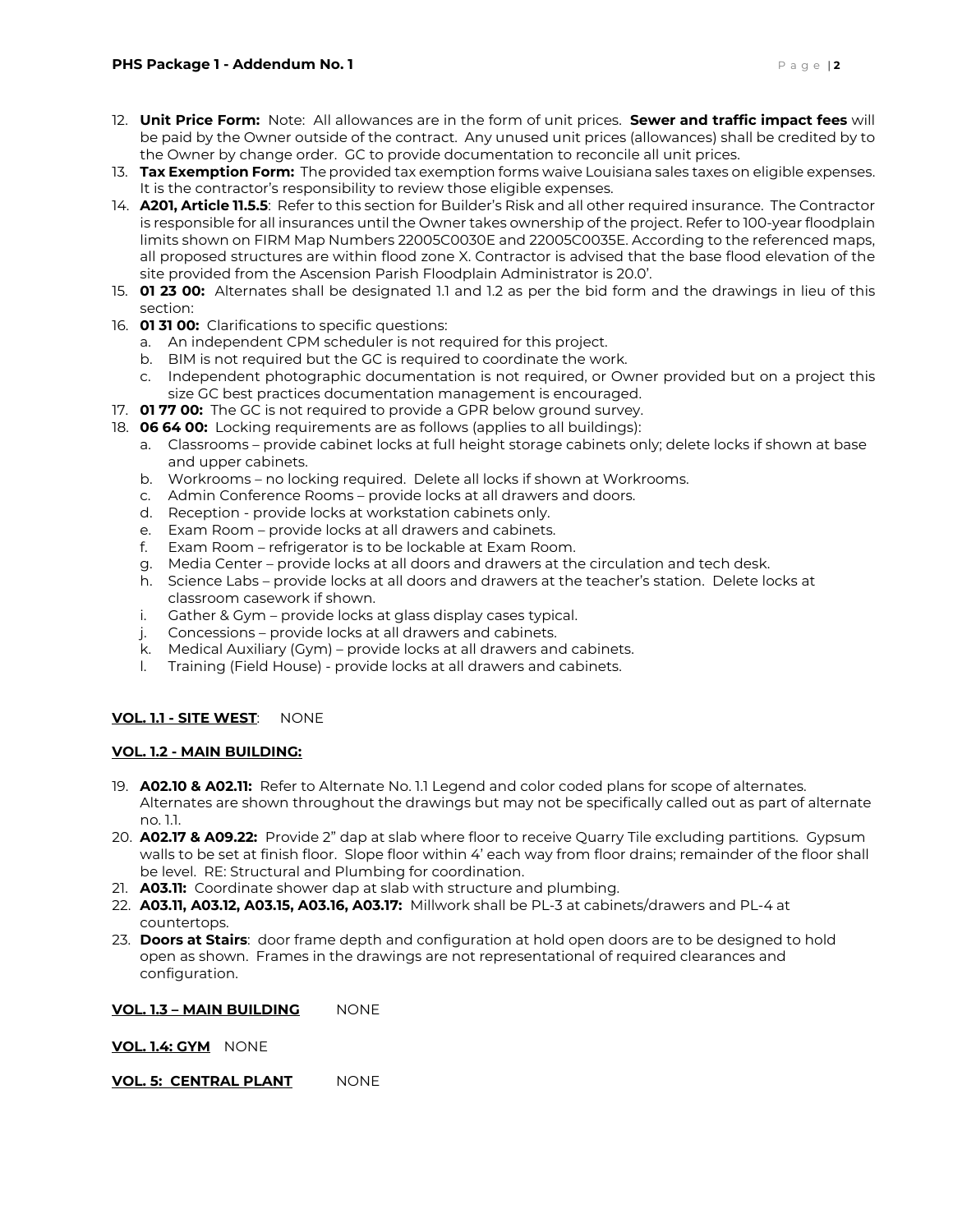#### **PRIOR APPROVALS:**

Note: Acceptance of a particular manufacturer does not excuse that manufacturer from meeting the plans and specification. Compliance with specifications is the responsibility of the prior approval manufacturer. Neither the full effects of using them nor the compatibility with the entire project have been evaluated. Any required changes or modifications to the project resulting from substitution(s) will be the responsibility of the contractor.

| <u>Div</u> | <b>Product</b>                                  |                                              | Model/Submitted By                             |                                                                        |  |
|------------|-------------------------------------------------|----------------------------------------------|------------------------------------------------|------------------------------------------------------------------------|--|
| 05 31 00   | <b>Steel Decking</b>                            | 3.5" Vera-Dek LS Acoustical                  |                                                |                                                                        |  |
| 071400     |                                                 | Fluid-Applied Membrane Air Barrier           | Sto Corp                                       |                                                                        |  |
|            |                                                 |                                              |                                                | Henry (Air-Block: 17MR, 16MR, All Weather STPE)                        |  |
| 07 42 13   | Aluminum Composite Material                     |                                              | Alfrex                                         |                                                                        |  |
|            |                                                 |                                              | <b>EC Malone</b>                               |                                                                        |  |
| 08 11 13   | <b>Steel Doors &amp; Frames</b>                 |                                              | Dormakaba, Allegion                            |                                                                        |  |
| 08 35 13   | Accordion Folding Fire Door                     |                                              | <b>McKEON</b>                                  |                                                                        |  |
|            | 08 41 13/08 44 13 Storefront/Curtainwall        |                                              | U S Aluminum 3250/451/IT451                    |                                                                        |  |
| 08 41 13   | <b>Horizontal Sliding Window</b>                |                                              | Quaker Windows & Doors                         |                                                                        |  |
| 08 41 13   | Aluminum Windows                                |                                              | Quaker                                         |                                                                        |  |
| 087100     | Door Hardware                                   |                                              | Dormakaba, Allegion                            |                                                                        |  |
| 088000     | <b>Fire Rated Glazing</b>                       |                                              | Safti First                                    |                                                                        |  |
| 09 51 00   | <b>Acoustical Panel Ceilings Trim</b>           |                                              | Gordon, Inc.'s Contura Floating Perimeter Trim |                                                                        |  |
| 09 64 66   | Wood Athletic Flooring                          |                                              | <b>Action Floor Systems</b>                    |                                                                        |  |
| 09 65 00   | Resilient Flooring                              |                                              | Mannington                                     |                                                                        |  |
|            |                                                 |                                              | Tarkett                                        |                                                                        |  |
| 09 65 66   | Resilient Athletic Flooring                     |                                              |                                                | Regupol, DynaFit 22.2 mm Performance Rubber                            |  |
| 09 67 23   | Resinous Floor Covering                         |                                              | Dur-A-Flex                                     |                                                                        |  |
| 09 67 60   | Fluid Applied Athletic Flooring                 |                                              |                                                | RFS Sports, DynaForce Seamless                                         |  |
|            |                                                 |                                              | Action Floor Systems                           |                                                                        |  |
| 09 68 00   | Carpet Tile                                     |                                              | Mannington                                     |                                                                        |  |
| 09 84 15   | <b>Acoustical Treatment</b>                     |                                              | Decoustics                                     |                                                                        |  |
|            |                                                 |                                              | G & S Acoustics                                |                                                                        |  |
| 101400     | Dimensional Characters                          |                                              | Gemini USA                                     |                                                                        |  |
| 101400     |                                                 |                                              |                                                |                                                                        |  |
|            | Signage                                         |                                              | 2/90 Signs Systems<br>OPA Graphics             |                                                                        |  |
| 101400     |                                                 | Cast Aluminum Dimensional Letters            | Gemini                                         |                                                                        |  |
|            | Panel Signs                                     |                                              | Paskolite                                      |                                                                        |  |
| 10 28 00   | Electric Hand Dryer                             |                                              | World Dryer                                    |                                                                        |  |
|            |                                                 |                                              | Saniflow                                       |                                                                        |  |
| 10 51 00   | Metal Lockers                                   |                                              | Lockers MFG                                    |                                                                        |  |
| 107300     |                                                 | Extruded Alum Covered Walkway & Canopy Mapes |                                                |                                                                        |  |
|            |                                                 |                                              | Pelican Protective Covers                      |                                                                        |  |
|            |                                                 |                                              | Eastern Metal Supply                           |                                                                        |  |
| 11 40 00   | Food Service Equipment                          |                                              | See below                                      |                                                                        |  |
|            | Base Bid:                                       |                                              |                                                |                                                                        |  |
|            | Item No. 41                                     | Mobile Proofer/Warmer Cabinets:              |                                                | Metro                                                                  |  |
|            | Item No. 48                                     | Mobile Tray/Silverware Counter:              |                                                | Atlanta Custom Fabricators                                             |  |
|            | Item No. 49                                     | Mobile Hot Food Counter:                     |                                                | Atlanta Custom Fabricators                                             |  |
|            | Item No. 50                                     | Mobile Flat Top Counter:                     |                                                | Atlanta Custom Fabricators                                             |  |
|            | Item No. 51                                     | Mobile Frost Top Cold Food Counter:          |                                                | Atlanta Custom Fabricators                                             |  |
|            | Mobile Cashier Counter:<br>Item No. 53          |                                              |                                                | Atlanta Custom Fabricators                                             |  |
|            | Item No. 57<br>Mobile Tray/Silverware Counters: |                                              |                                                | Atlanta Custom Fabricators                                             |  |
|            | Item No. 58                                     | Mobile Hot Food Counters:                    |                                                | Atlanta Custom Fabricators                                             |  |
|            | Item No. 59                                     | Mobile Hot/Cold Food Counters:               |                                                | Atlanta Custom Fabricators                                             |  |
|            | Item No. 60                                     |                                              |                                                | Mobile Self-Service Hot/Cold Food Counters: Atlanta Custom Fabricators |  |
|            | Item No. 64                                     | Mobile Cashier Counters:                     |                                                | Atlanta Custom Fabricators                                             |  |
|            | Item No. 65                                     | <b>Mobile Cashier Counters:</b>              |                                                | Atlanta Custom Fabricators                                             |  |
|            | Alternate 1.2:                                  |                                              |                                                |                                                                        |  |
|            | Item No. 79                                     | <b>Mobile Heated Cabinet:</b>                |                                                | Metro                                                                  |  |
|            | Item No. 82                                     | Mobile Pizza Counter:                        |                                                | <b>Atlanta Custom Fabricators</b>                                      |  |
|            | Item No. 84                                     | Mobile Pizza Counter:                        |                                                | Atlanta Custom Fabricators                                             |  |
|            | Item No. 86                                     | Mobile Cashier Counter:                      |                                                | Atlanta Custom Fabricators                                             |  |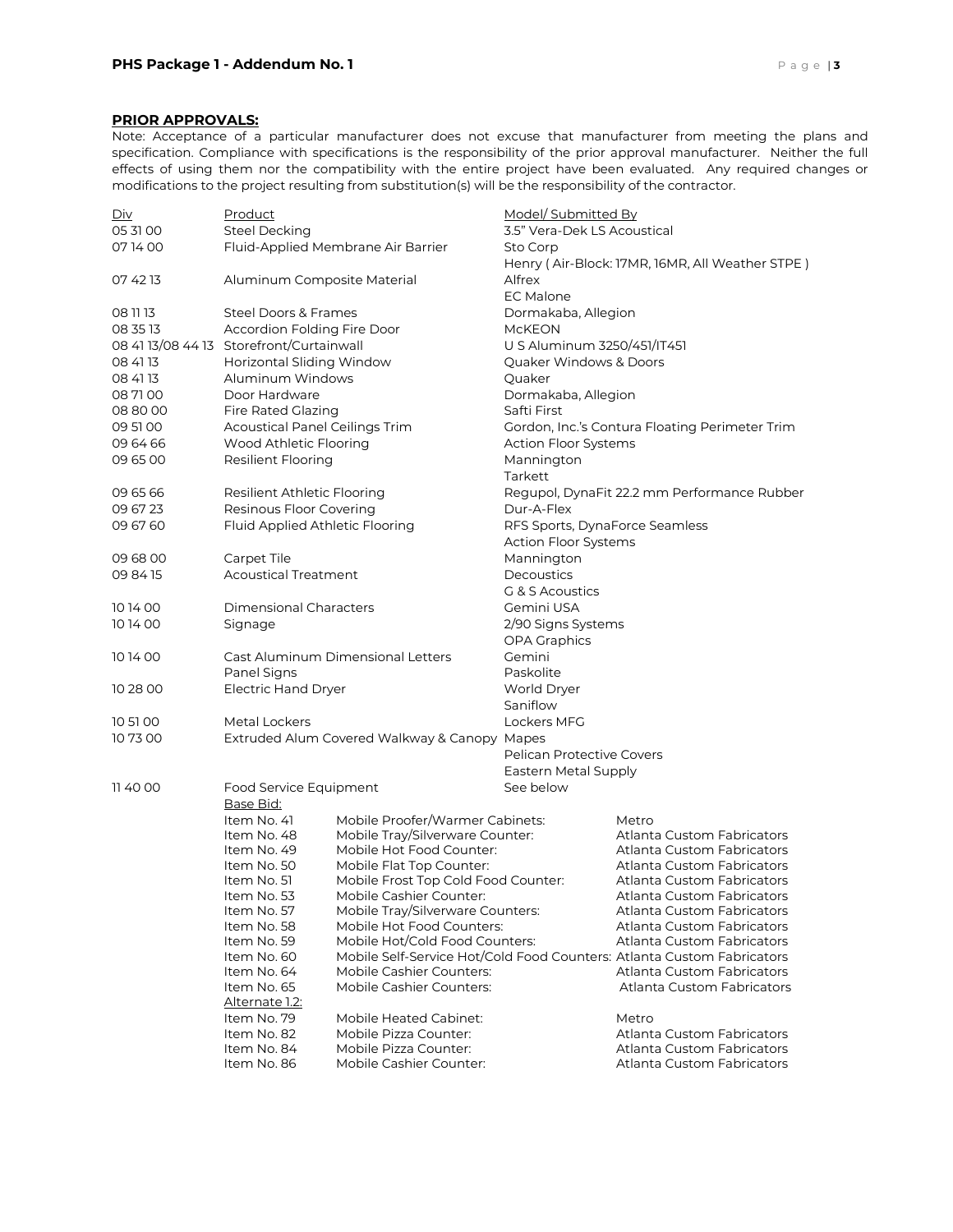## **PHS Package 1 - Addendum No. 1** Page 14

| 11 66 25 | Interior Basketball & Volleyball Equipment | Porter Athletic<br>ADP Lemco Inc.                       |
|----------|--------------------------------------------|---------------------------------------------------------|
| 11 68 37 | Exterior Baseball and Softball Equip.      | Sportsfield Specialties                                 |
|          | <b>Wall Pads</b>                           | Midwest Cover                                           |
|          | Netting                                    | Christensen Net Works, Sportsfield Specialties          |
| 12 25 00 | Manual & Motorized Window Shades           | <b>SWF Contract</b>                                     |
| 12 35 53 |                                            | Draper                                                  |
| 12 93 00 | Laboratory Casework<br>Site Furniture      | Kewaunee<br>Maglin 510 Series Backed Bench surface mtd. |
|          |                                            | with side arms & horizontal metal slats                 |
| 22 11 00 | Plumbing Fixture                           | Sloan; Wattsdrain; Centoco; Griffin; Moen;              |
|          |                                            | Powers; T&S Brass; Just; Mustee; Murdock                |
| 22 11 00 | Plumbing Fixtures                          | Guardian. Zurn, Acorn, Comfort Design                   |
|          | Grease Trap                                | Green Turtle                                            |
|          | <b>Building Automation System</b>          | Automated Logic, JCI, Trane                             |
| 23 30 00 | Fans                                       | PennBarry                                               |
|          | Louvers                                    | Pottorff                                                |
|          | <b>Fabric Duct</b>                         | Fabric Air                                              |
|          | Intake/Exhaust Hoods                       | PennBarry                                               |
|          | Cooling Tower                              | Marley (must be 304SS)                                  |
|          | <b>Boiler</b>                              | Camus                                                   |
|          | Fan Coil Units                             | Krueger                                                 |
|          | Rooftop Unit                               | Dunham Bush                                             |
|          | Pumps                                      | <b>Bell &amp; Gossett</b>                               |
|          | Packaged Pumping System                    | Bell & Gossett/HyFab                                    |
|          | Pumps                                      | Taco/Patterson                                          |
|          | Vibration Isolation                        | Vibro-Acoustics/VIMCO                                   |
|          | <b>Motor Starters</b>                      | Taco                                                    |
|          | Packaged Pumping System<br><b>Boilers</b>  | Armstrong<br>RBI                                        |
|          | Fan Coil Units                             | <b>IEC</b>                                              |
|          | Evapco                                     | <b>Cooling Towers</b>                                   |
|          | Diffusers, Grilles & Registers             | Nailor Industries                                       |
|          | <b>Fabric Duct</b>                         | Prihoda                                                 |
|          | Intake/Exhaust Hoods                       | Cook                                                    |
|          | VRF Heat Pumps                             | JCI/York                                                |
|          | Air Handling Units                         | Ventus                                                  |
|          | Fan Coil Units                             | ETI                                                     |
|          | Fan Coil Units                             | Multi-Aqua, EMI                                         |
| 26 20 00 | Power Generation                           | Generac-appr'd only with 105Deg C rise Alternator       |
| 26 50 00 | <b>Lighting Fixtures</b>                   |                                                         |
|          | Type A, B                                  | Metalux                                                 |
|          | Type C2 thru C1                            | Neoray                                                  |
|          | Type C2S thru C12S                         | <b>Neoray</b>                                           |
|          | Type D4, D8                                | Metalux                                                 |
|          | Type F                                     | Exitronix                                               |
|          | Type G                                     | Halo                                                    |
|          | Type H                                     | Lumark                                                  |
|          | Type I                                     | Alphabet                                                |
|          | Type IW                                    | Ligman<br>SPI                                           |
|          | Type KS, KL<br>Type N, NL                  | Oxygen                                                  |
|          | Type O1, O2                                | Lumark/KW                                               |
|          | Type P                                     | Traxon                                                  |
|          | Type R                                     | Focal                                                   |
|          | Type S                                     | Orighinal Cast                                          |
|          | Type T                                     | Smart                                                   |
|          | Type U                                     | Portfolio                                               |
|          | Type X                                     | Surelites                                               |
|          | <b>Lighting Controls</b>                   | Cooper                                                  |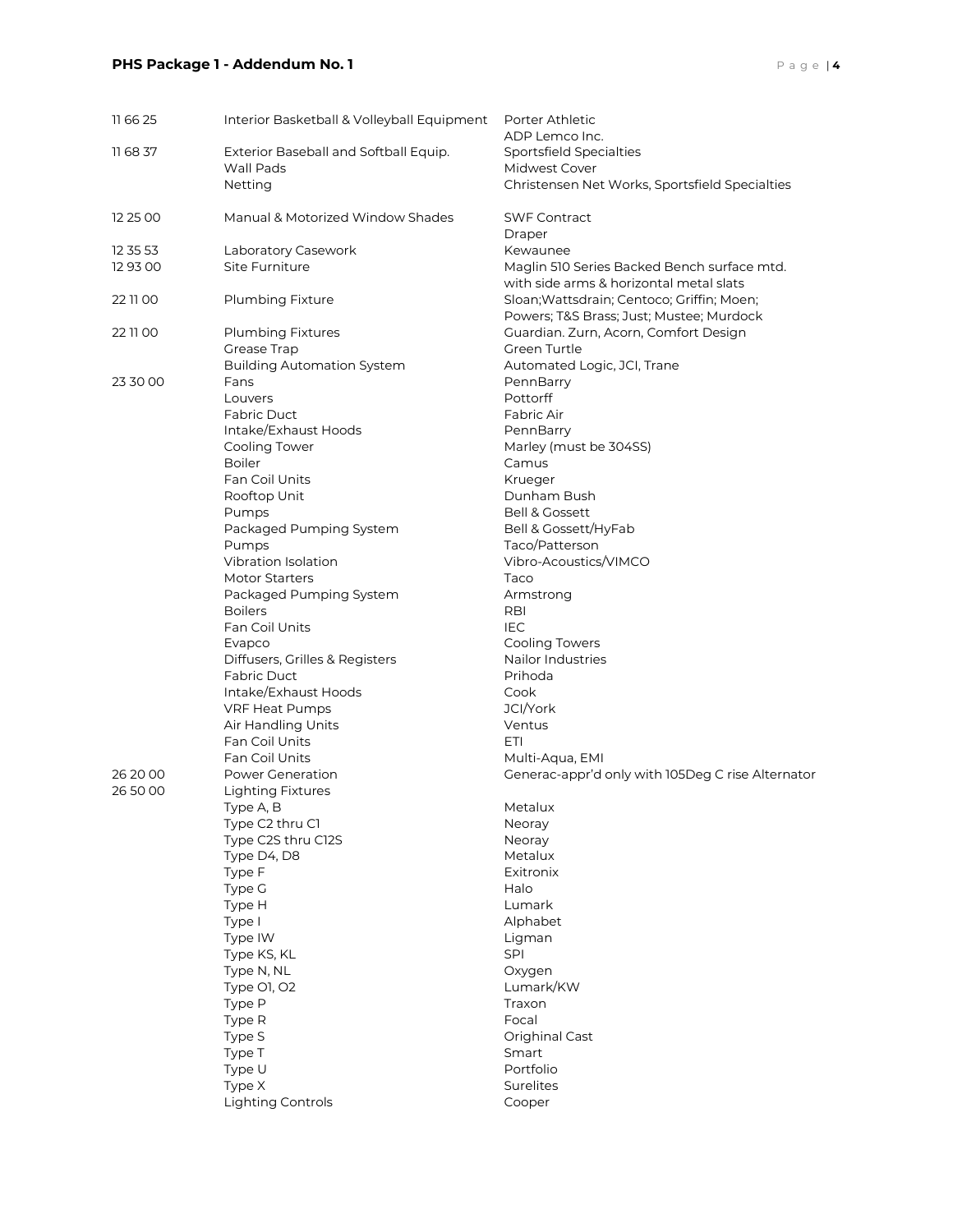### **PHS Package 1 - Addendum No. 1** Page 15

| 26 60 00           | <b>Theatrical Lighting</b>                                                                                                                                                                                        | Strand, SSRC, Lex, Chauvet, Lehigh, ILC - app'd only<br>with 1% increment dimming, 30 screens, 5-year system<br>warranty and 10-year LED array warranty. |
|--------------------|-------------------------------------------------------------------------------------------------------------------------------------------------------------------------------------------------------------------|----------------------------------------------------------------------------------------------------------------------------------------------------------|
| 27 00 00           | Area of Refuge                                                                                                                                                                                                    | Cornell                                                                                                                                                  |
| 27 71 00<br>277400 | Fire Alarm & Detection System<br>Single mode fiber optic cable,<br>brand Cat 6 and Cat 6A data wiring solution cable,<br>Cat 6 and Cat 6A jacks, device plates,<br>Patch Panels,<br>Cat 6 and Cat 6A patch cords, | Honeywell, Simplex<br>Hubbell                                                                                                                            |
|                    | single mode fiber optic connectors, housing, rack mounts and patch cords.                                                                                                                                         |                                                                                                                                                          |
| 277400             | Communications / Data / SCS                                                                                                                                                                                       | SignaMax, Middle Atlantic Products, West Penn Wire,<br>Fiber Instrument Sales, ICC, Minute Man Power Tech                                                |
|                    | Single Mode Fiber Optic Cable<br>Cat 6 and 6A<br>Cat 6 and Cat 6A Jacks, Device Plates<br>Patch Panels, Patch Cords<br>Single mode fiber optic connections<br>Racks mounts<br>110-style wiring blocks             | Berk-tek<br>Berk-tek<br>Leviton<br>Leviton<br>Leviton<br>Leviton<br>Leviton                                                                              |
| 27 75 00           | Intercom Clock-Communication System                                                                                                                                                                               | Valcom Engineered Solutions<br>Rauland (standalone system)                                                                                               |

\_\_\_\_\_\_\_\_\_\_\_\_\_\_\_\_\_\_\_\_\_\_\_\_\_\_\_\_\_\_\_\_\_\_\_\_\_\_\_\_\_\_\_\_\_\_\_\_\_\_\_\_\_\_\_\_\_\_\_\_\_\_\_\_\_\_\_\_\_\_\_\_\_\_\_\_\_\_\_\_\_\_\_\_\_\_\_\_\_\_\_\_\_\_\_\_\_\_\_\_\_\_\_\_

### **END OF ADDENDUM NO. 1**